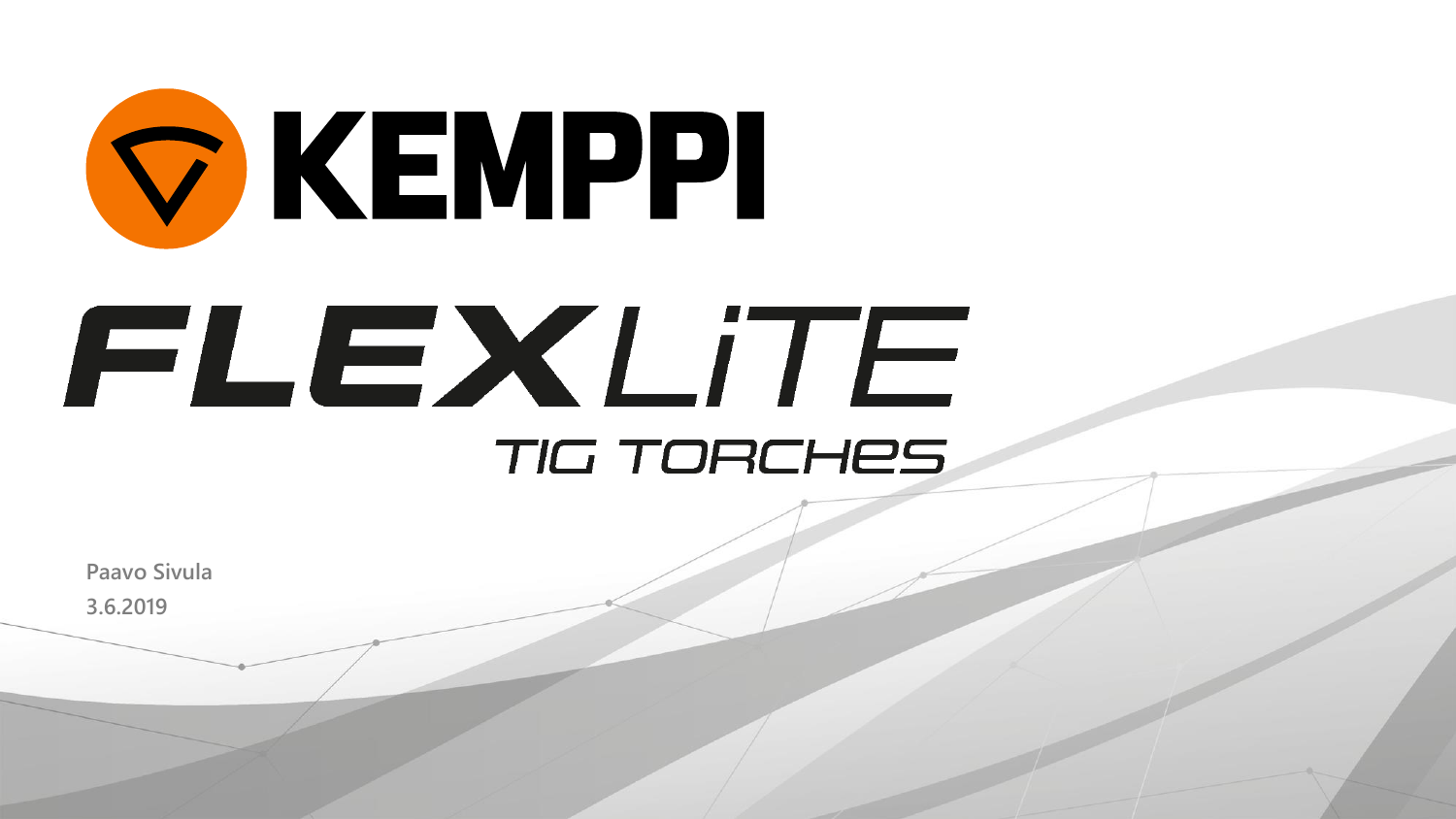## Flexlite TX torches

- New TIG torch series
- Released together with new MasterTig power source
- Will replace existing TTC TIG torches
- Total of 37 torches, 4 torch remote kits and 2 consumable kits





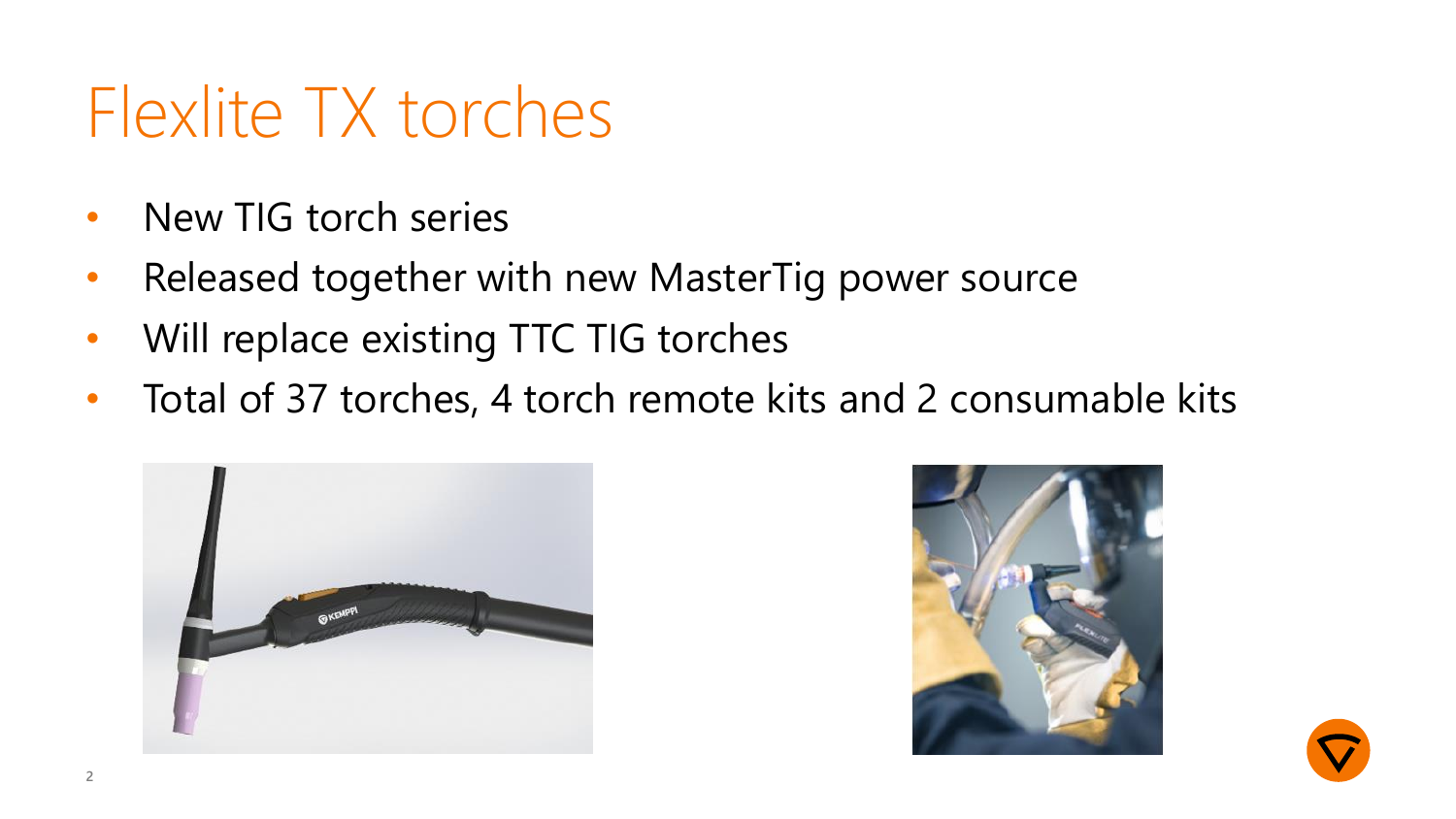| TTC 130F 16M TIG TORCH  | TX135GF16       | TX 135 G F 16M |
|-------------------------|-----------------|----------------|
| TTC 130F 4M TIG TORCH   | <b>TX135GF4</b> | TX 135 G F 4M  |
| TTC 130F 8M TIG TORCH   | <b>TX135GF8</b> | TX 135 G F 8M  |
| TTC 160 16M TIG TORCH   | TX165GF16       | TX 165 G F 16M |
| TTC 160 4M TIG TORCH    | <b>TX165GF4</b> | TX 165 G F 4M  |
| TTC 160 8M TIG TORCH    | <b>TX165GF8</b> | TX 165 G F 8M  |
| TTC 160S 16M TIG TORCH  | TX165GS16       | TX 165 G S 16M |
| TTC 160S 4M TIG TORCH   | TX165GS4        | TX 165 G S 4M  |
| TTC 160S 8M TIG TORCH   | <b>TX165GS8</b> | TX 165 G S 8M  |
| TTC 200W 16M TIG TORCH  | TX305WF16       | TX 305 W F 16M |
| TTC 200W 4M TIG TORCH   | <b>TX305WF4</b> | TX 305 W F 4M  |
| TTC 200W 8M TIG TORCH   | <b>TX305WF8</b> | TX 305 W F 8M  |
| TTC 220 16M TIG TORCH   | TX225G16        | TX 225 G 16M   |
| TTC 220 4M TIG TORCH    | <b>TX225G4</b>  | TX 225 G 4M    |
| TTC 220 8M TIG TORCH    | TX225G8         | TX 225 G 8M    |
| <b>TTC 220S 16M</b>     | TX225GS16       | TX 225 G S 16M |
| TTC 220S 4M TIG TORCH   | <b>TX225GS4</b> | TX 225 G S 4M  |
| TTC 220S 8M TIG TORCH   | <b>TX225GS8</b> | TX 225 G S 8M  |
| TTC 250W 16M TIG TORCH  | TX355W16        | TX 355 W 16M   |
| TTC 250W 4M TIG TORCH   | TX355W4         | TX 355 W 4M    |
| TTC 250W 8M TIG TORCH   | TX355W8         | TX 355 W 8M    |
| TTC 250WS 16M TIG TORCH | TX255WS16       | TX 255 W S 16M |
| TTC 250WS 4M TIG TORCH  | <b>TX255WS4</b> | TX 255 W S 4M  |
| TTC 250WS 8M TIG TORCH  | <b>TX255WS8</b> | TX 255 W S 8M  |
|                         |                 |                |

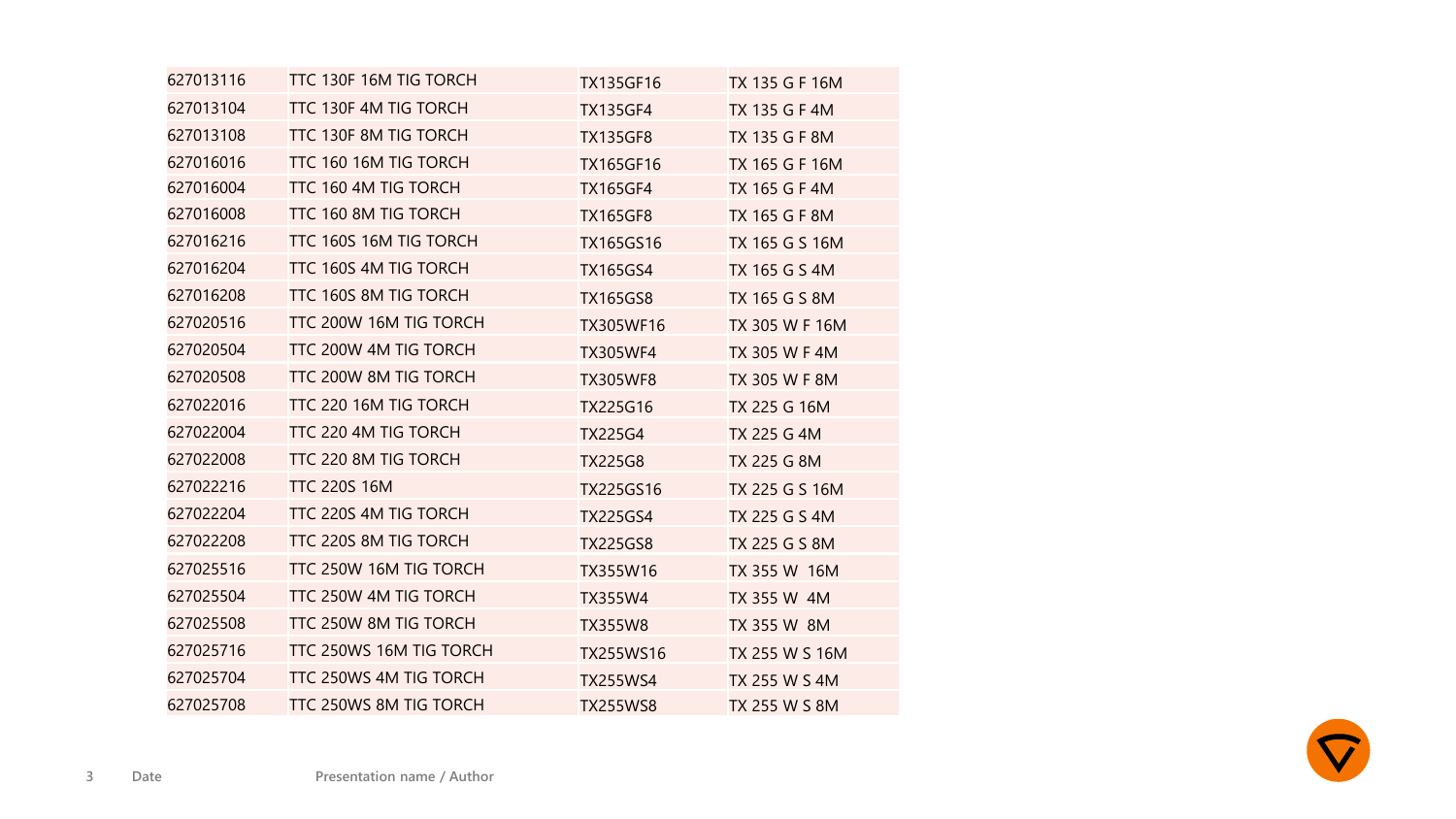# What's new?

- Flexible silicone handle, 3 different versions
- Flexible leather
- Hose materials
- 8 new torch bodies
- Torch remote controls
- No Switch- versions
- Trigger extension

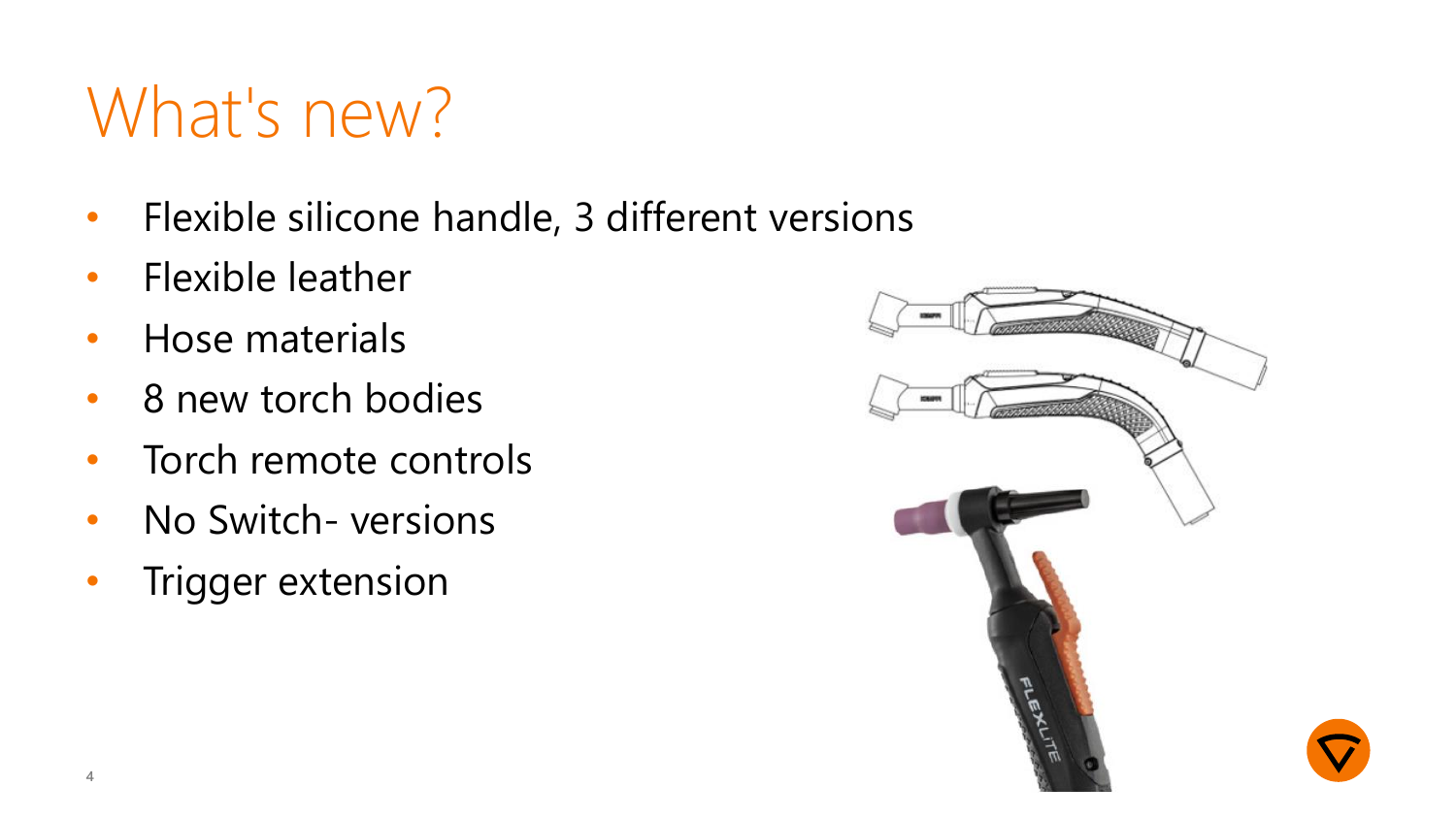

### Model designation

**5 Date Flexlite TX**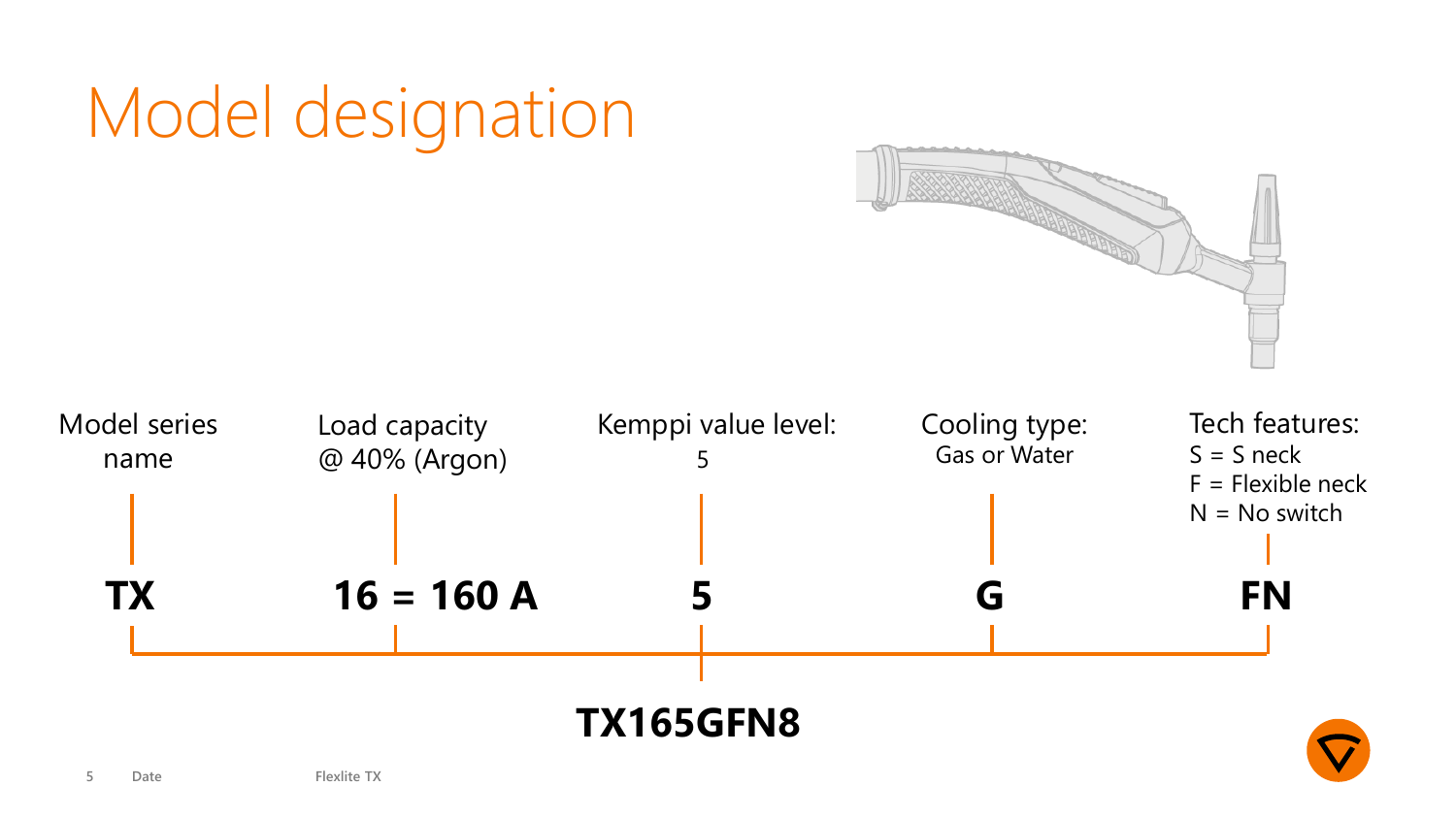# Torch bodies

- 8 types of torch bodies
- New flexible models







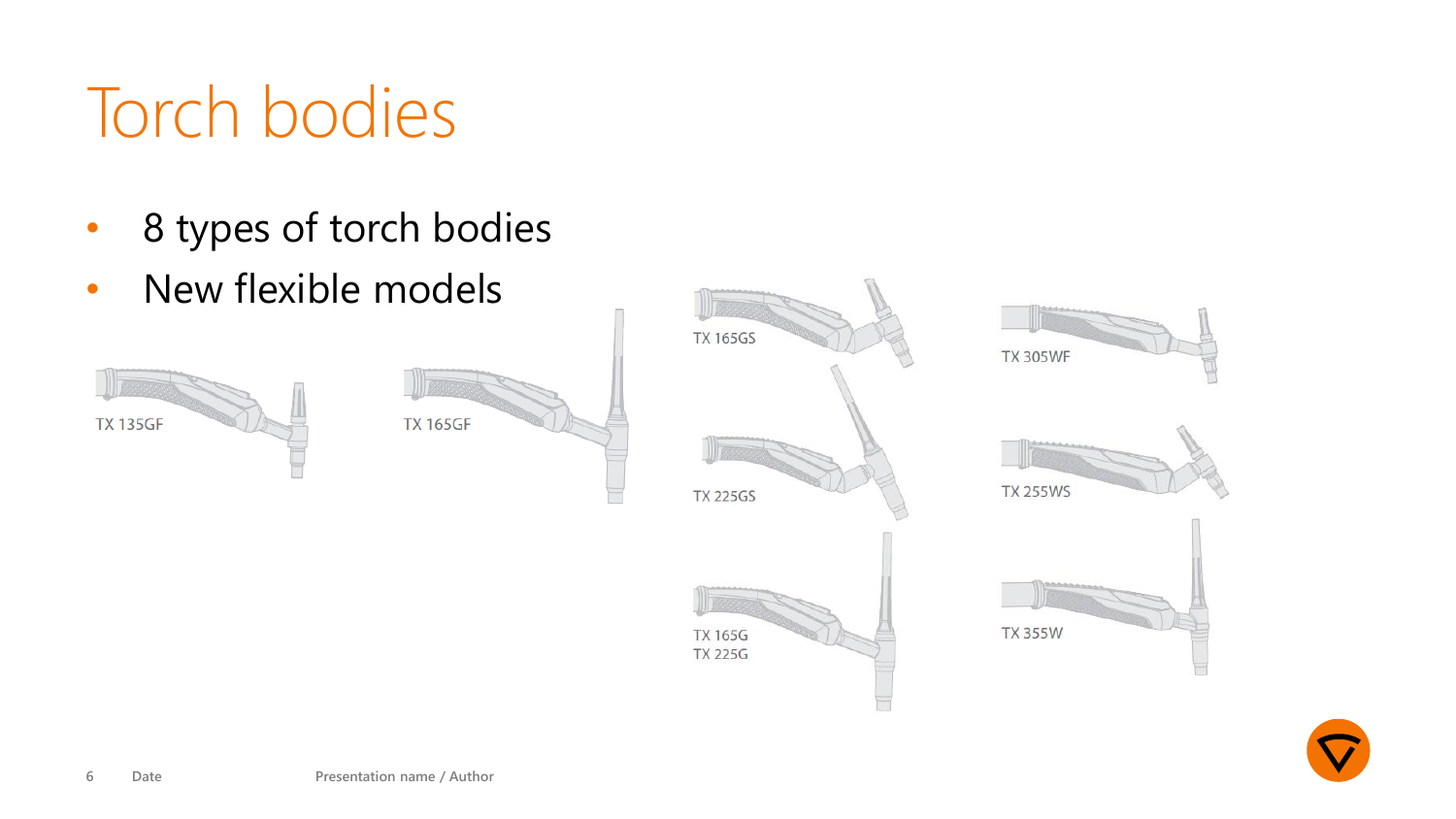# Technical specification

- Each torch type features 3 lengths (4m, 8m, 16m)
- Gas-current connector R1/4
- 7 pin Amphenol connector

| <b>IEC 60974-7</b> |                                 |                     |                                               |               |       | 135GF 165GF 165GS 165G 225G 225GS 305WF 255WS 355W |       |
|--------------------|---------------------------------|---------------------|-----------------------------------------------|---------------|-------|----------------------------------------------------|-------|
| <b>DC 40% ED</b>   |                                 |                     | 130 A   160 A   160 A   160 A   220 A   220 A |               | 300A  | 250A                                               | 350A  |
| <b>DC 100% ED</b>  | with the company of the company |                     | with the control of the control of the con-   |               | 200A  | 200A                                               | 250 A |
| AC 40% ED          | 100 A                           | $100 A$ 110 A 120 A |                                               | $160 A$ 120 A | 250 A | 250 A                                              | 300 A |
| AC 100% ED         |                                 |                     |                                               |               | 140 A | 140 A                                              | 200A  |

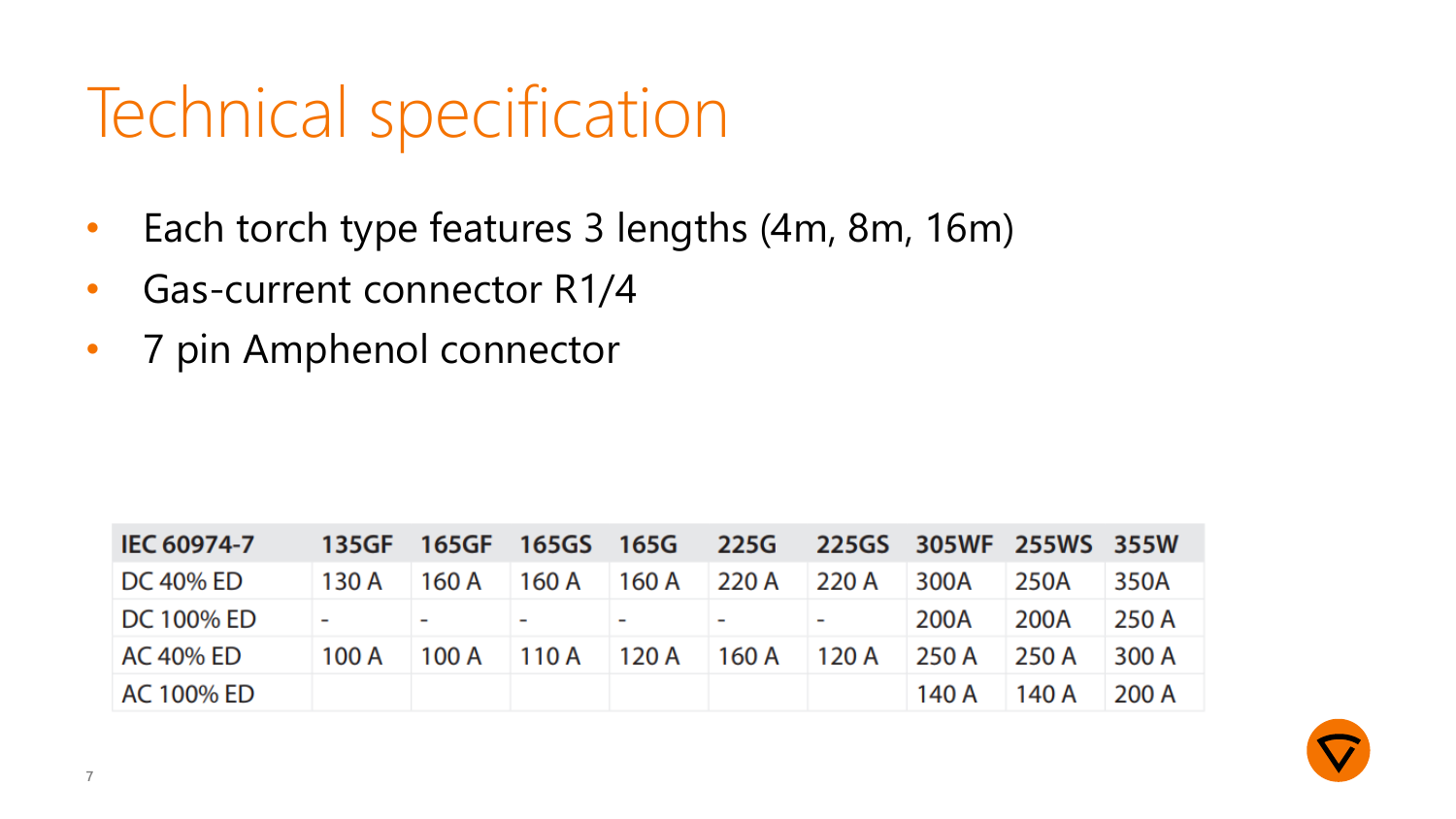### Torch remotes

### TXR20G/W TXR10G/W



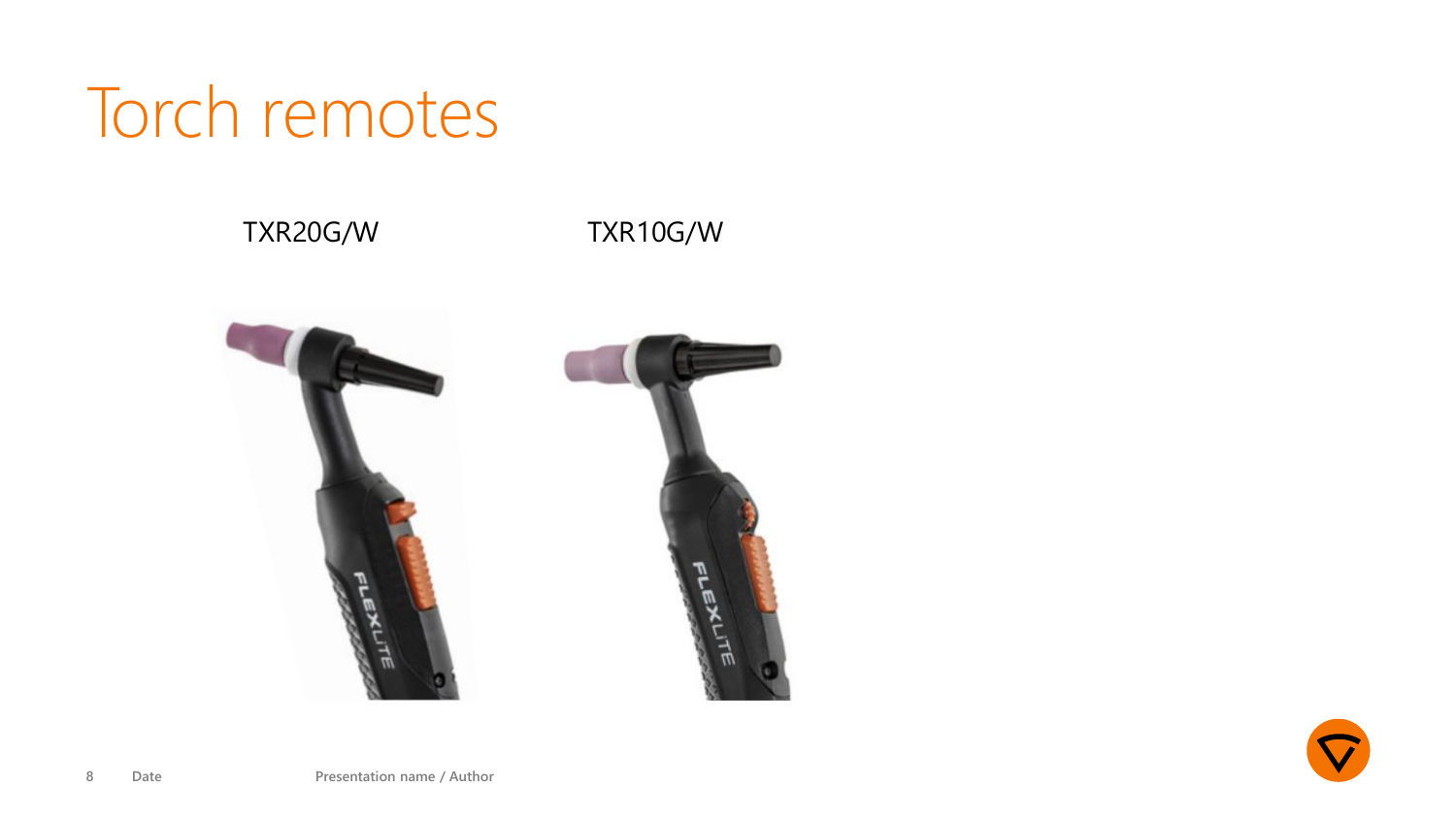# Consumable kits

- 1. Collets
- 2. Gas nozzles, glass
- 3. Gas nozzles, lens
- 4. Collet bodies, lens
- 5. Back caps
- 6. Insulators
- 7. O rings

**PRO KIT 5/16-24**  for small torch bodies



**PRO KIT 3/8-32**  for large torch bodies

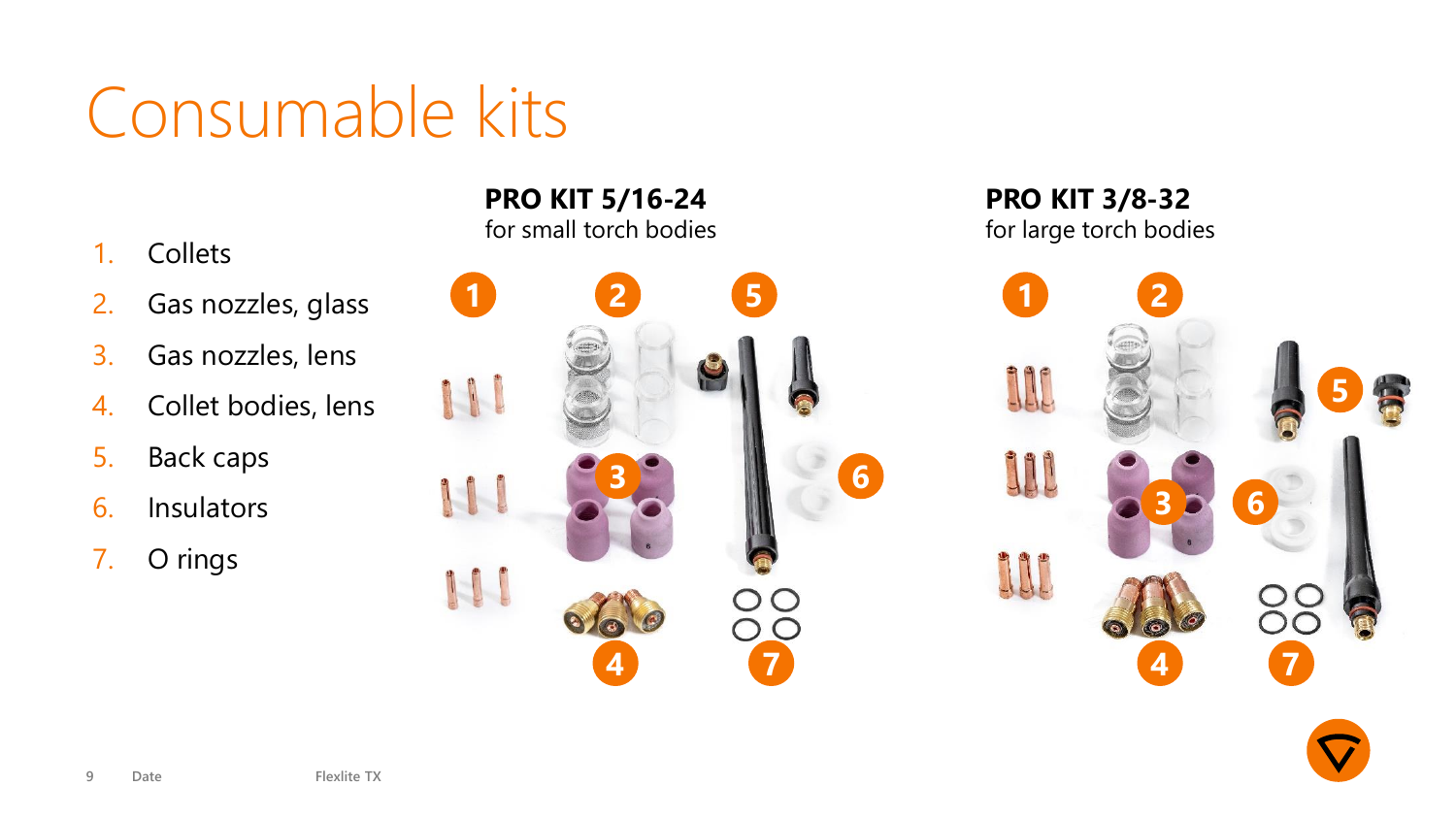#### ORDERING CODES

Tip: Letters with the product model names stand for:

 $W =$  water-cooled, G = gas-cooled, F = flexible neck, S = S neck, N = no switch (no remote option).

| <b>FLEXLITE TX</b> |                  |                  |                  |  |  |
|--------------------|------------------|------------------|------------------|--|--|
| Product            | Ordering code    |                  |                  |  |  |
|                    | $4m$ :           | 8m:              | $16m$ :          |  |  |
| FLEXLITE TX 135GF  | <b>TX135GF4</b>  | <b>TX135GF8</b>  | TX135GF16        |  |  |
| FLEXLITE TX 165GF  | <b>TX165GF4</b>  | <b>TX165GF8</b>  | <b>TX165GF16</b> |  |  |
| FLEXLITE TX 165GS  | <b>TX165GS4</b>  | <b>TX165GS8</b>  | <b>TX165GS16</b> |  |  |
| FLEXLITE TX 165G   | <b>TX165G4</b>   | <b>TX165G8</b>   | TX165G16         |  |  |
| FLEXLITE TX 225G   | <b>TX225G4</b>   | <b>TX225G8</b>   | TX225G16         |  |  |
| FLEXLITE TX 225GS  | <b>TX225GS4</b>  | <b>TX225GS8</b>  | TX225GS16        |  |  |
| FLEXLITE TX 305WF  | <b>TX305WF4</b>  | <b>TX305WF8</b>  | TX305WF16        |  |  |
| FLEXLITE TX 255WS  | <b>TX255WS4</b>  | <b>TX255WS8</b>  | <b>TX255WS16</b> |  |  |
| FLEXLITE TX 355W   | <b>TX355W4</b>   | <b>TX355W8</b>   | TX355W16         |  |  |
| FLEXLITE TX 135GEN | <b>TX135GFN4</b> | <b>TX135GFN8</b> |                  |  |  |
| FLEXLITE TX 165GFN | <b>TX165GFN4</b> | <b>TX165GFN8</b> |                  |  |  |
| FLEXLITE TX 165GSN |                  | <b>TX165GSN8</b> |                  |  |  |
| FLEXLITE TX 225GN  | <b>TX225GN4</b>  | <b>TX225GN8</b>  |                  |  |  |
| FLEXLITE TX 255WSN |                  | <b>TX255WSN8</b> |                  |  |  |
| FLEXLITE TX 305WFN |                  | <b>TX305WFN8</b> |                  |  |  |
| FLEXLITE TX 355WN  |                  | <b>TX355WN8</b>  |                  |  |  |

External package dimensions, mm (L x W x H): 590 x 390 x 130 / 80.

| <b>FLEXLITE TX remotes (optional)</b> |                         |                       |  |
|---------------------------------------|-------------------------|-----------------------|--|
| Product                               | <b>Ordering code</b>    |                       |  |
|                                       | For water-cooled torch: | For gas-cooled torch: |  |
| FLEXLITE TXR10 remote, roller switch  | TXR10W                  | TXR10G                |  |
| FLEXLITE TXR20 remote, rocker switch  | TXR20W                  | TXR20G                |  |

Ordering code SP014802



| <b>FLEXLITE TX other accessories (optional)</b> |  |
|-------------------------------------------------|--|
| Product                                         |  |
| FLEXLITE TX trigger extension                   |  |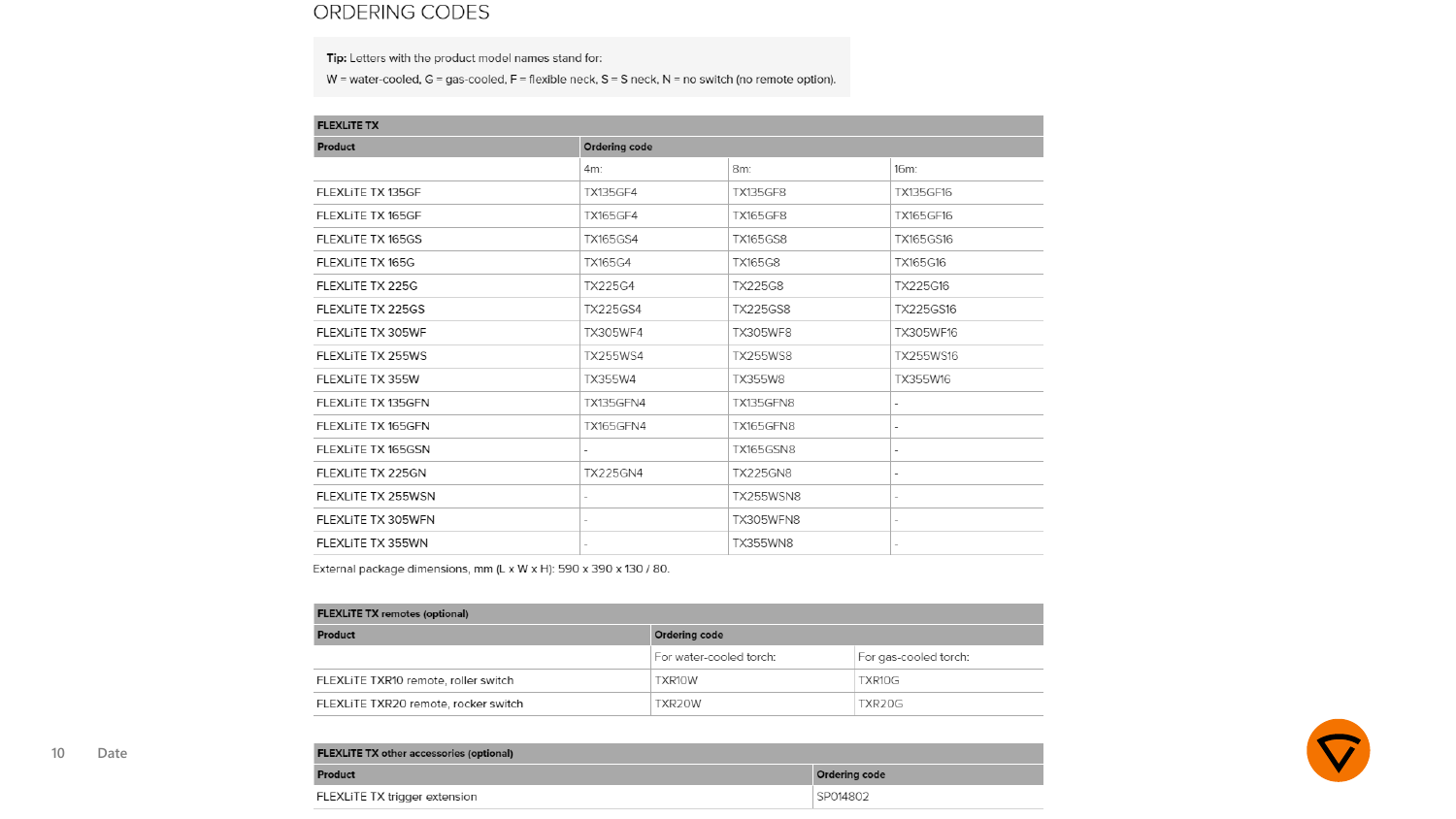# Standard gas nozzle vs lens





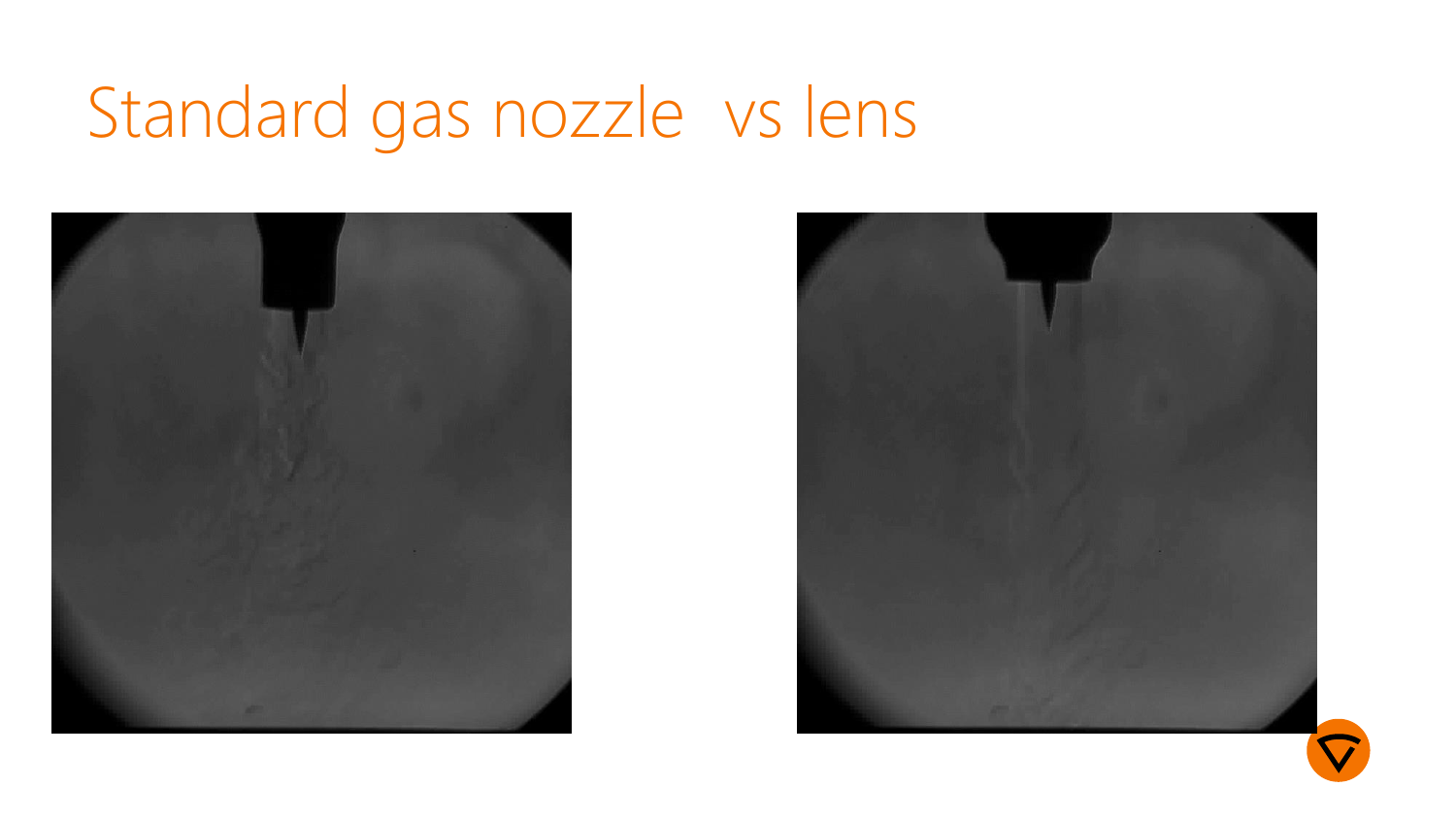# Kemppi lens vs standard lens